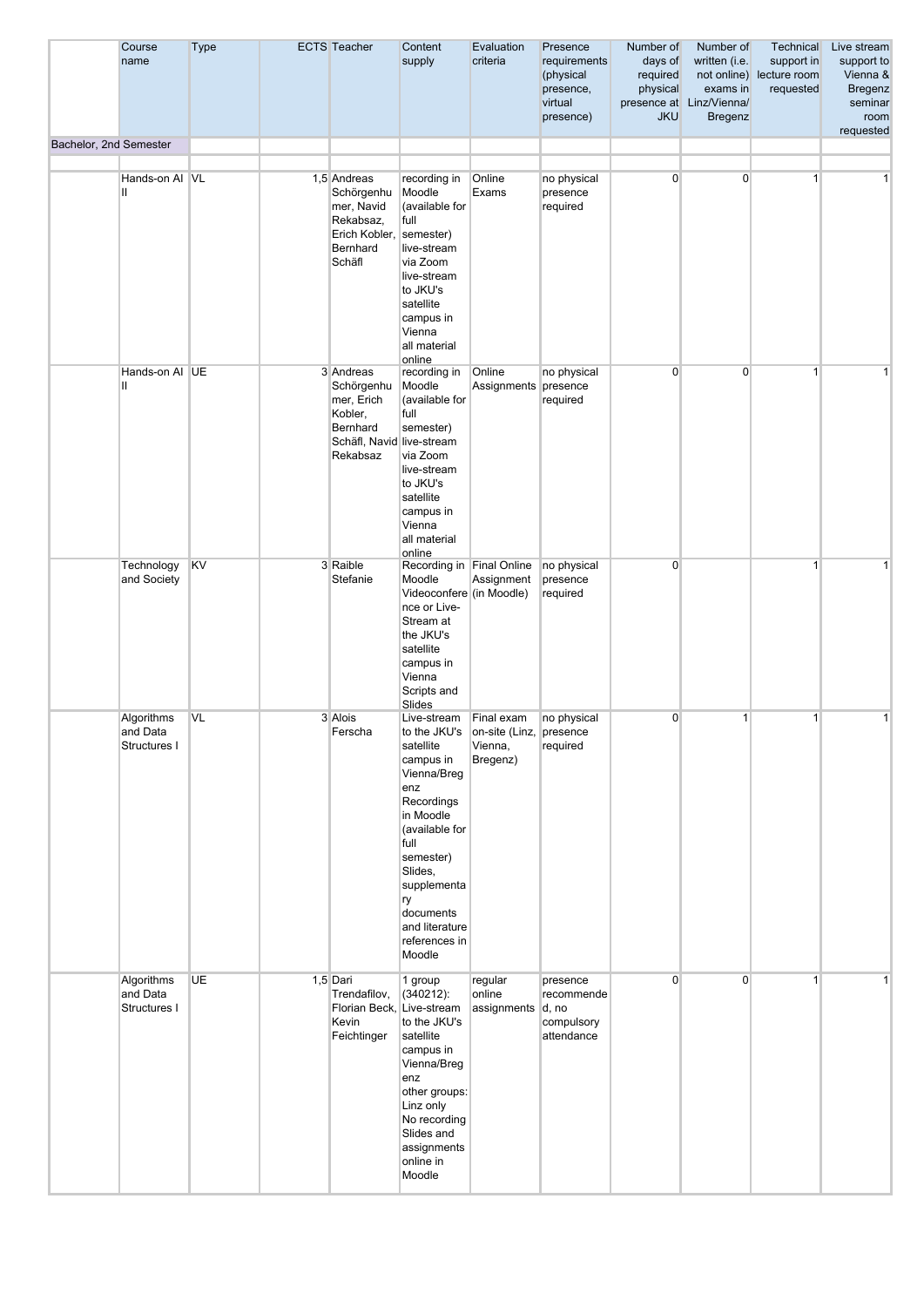| Programmin VL                   |  | 1,5 Andreas                                                                       | recording in                                                                                                                                                                                                                                                                                                                                                                  | Online                                                                                                                                                                                                                                                                                                                                                                                                       | no physical                                                                                 | $\overline{0}$ | $\overline{0}$ | $\mathbf{1}$ | 1 |
|---------------------------------|--|-----------------------------------------------------------------------------------|-------------------------------------------------------------------------------------------------------------------------------------------------------------------------------------------------------------------------------------------------------------------------------------------------------------------------------------------------------------------------------|--------------------------------------------------------------------------------------------------------------------------------------------------------------------------------------------------------------------------------------------------------------------------------------------------------------------------------------------------------------------------------------------------------------|---------------------------------------------------------------------------------------------|----------------|----------------|--------------|---|
| g in Python II                  |  | Schörgenhu<br>mer                                                                 | Moodle<br>(available for , online<br>full<br>semester)<br>live-stream                                                                                                                                                                                                                                                                                                         | Assignments<br>exams                                                                                                                                                                                                                                                                                                                                                                                         | presence<br>required                                                                        |                |                |              |   |
|                                 |  |                                                                                   | via Zoom<br>live-stream<br>to JKU's<br>satellite<br>campus in                                                                                                                                                                                                                                                                                                                 |                                                                                                                                                                                                                                                                                                                                                                                                              |                                                                                             |                |                |              |   |
|                                 |  |                                                                                   | Vienna<br>all material<br>online                                                                                                                                                                                                                                                                                                                                              |                                                                                                                                                                                                                                                                                                                                                                                                              |                                                                                             |                |                |              |   |
| Programmin UE<br>g in Python II |  | 1,5 Andreas<br>Schörgenhu<br>mer, Erich<br>Kobler, Van<br>Quoc<br>Phuong<br>Huynh | recording in<br>Moodle<br>(available for , online<br>full<br>semester)<br>live-stream<br>via Zoom<br>live-stream<br>to JKU's<br>satellite<br>campus in<br>Vienna<br>all material<br>online                                                                                                                                                                                    | Online<br>Assignments<br>exams                                                                                                                                                                                                                                                                                                                                                                               | no physical<br>presence<br>required                                                         | $\overline{0}$ | $\overline{0}$ | $\mathbf{1}$ | 1 |
| Statistics for VL<br>AI         |  | 3 Thomas<br>Forstner                                                              | in-class<br>lecture and<br>bi-directional<br>live-stream<br>to JKU's<br>satellite<br>campus in<br>Vienna,<br>recording of<br>the live-<br>stream is<br>available in<br>Moodle until<br>end of<br>semester,<br>lecture slides<br>are available<br>in Moodle                                                                                                                    | final written<br>on-site exam virtual<br>(JKU or<br>JKU's<br>satellite<br>campus in<br>Vienna) at<br>the end of<br>the semester                                                                                                                                                                                                                                                                              | physical or<br>presence<br>recommende<br>d                                                  | $\overline{0}$ |                | $\mathbf{1}$ | 1 |
| Statistics for UE<br>Al         |  | 1,5 Thomas<br>Forstner                                                            | weekly<br>homework<br>assignments group):<br>and<br>additional<br>material are<br>available in<br>Moodle<br>type I<br>(presence<br>group):<br>-)<br>presentation<br>of homework<br>examples<br>from<br>students in-<br>class on a<br>weekly base<br>-)<br>edback of<br>the<br>homework<br>examples<br>type II<br>(distance<br>learning<br>group):<br>-) submission (.IKI I or | type I<br>(presence<br>grade is<br>based on the presence is<br>presentation required<br>of the<br>homework<br>examples<br>and the<br>number of<br>prepared<br>homework<br>examples<br>type II<br>(distance<br>learning<br>group):<br>grade is<br>discussion/fe based on the<br>number of<br>correct<br>homework<br>examples,<br>which were<br>submitted in<br>Moodle, and<br>a final written<br>on-site exam | type I<br>(presence<br>group):<br>physical<br>type II<br>(distance<br>learning<br>group): - | $\overline{0}$ |                | $\mathbf{1}$ | 1 |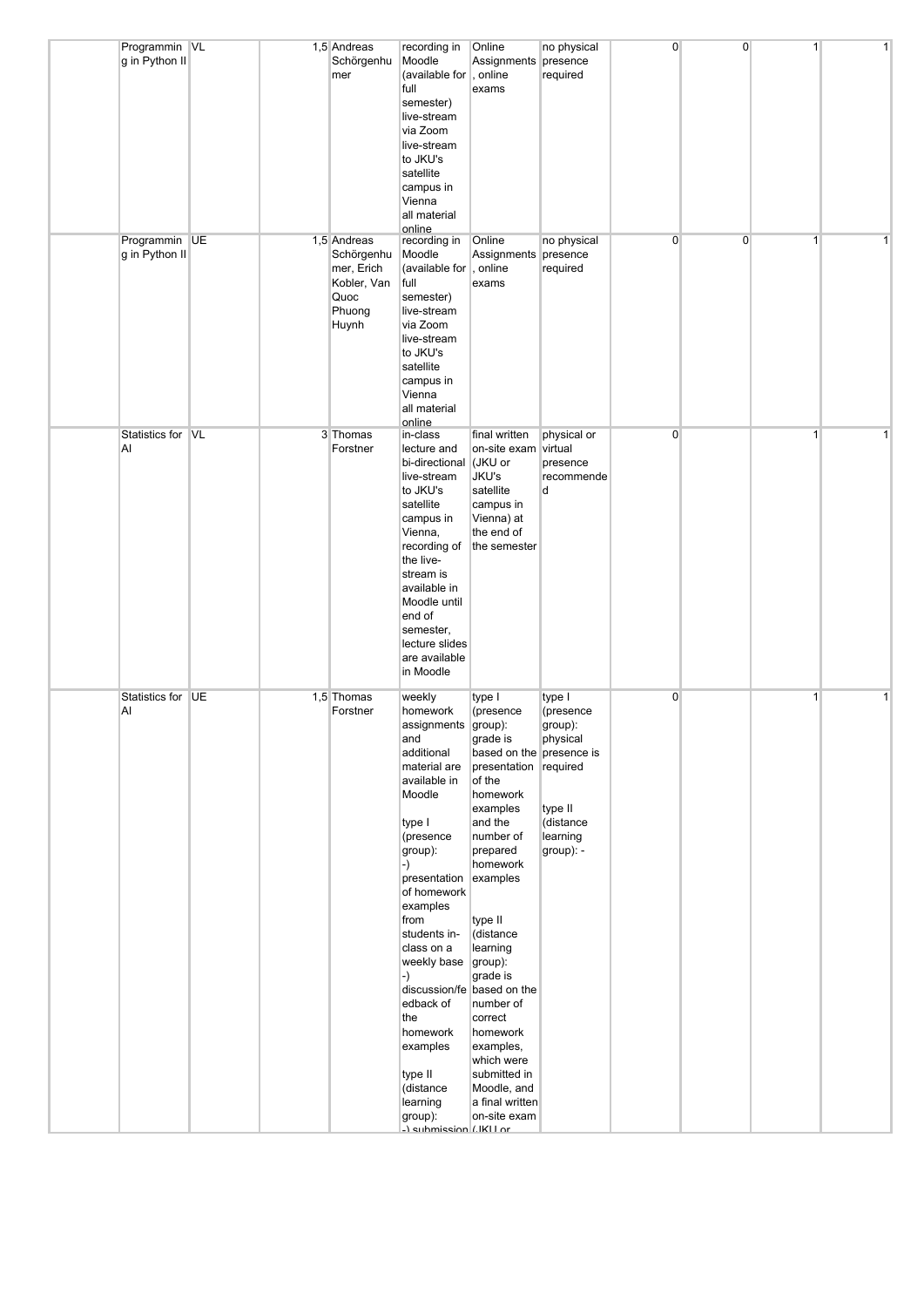|                        | Mathematics VL<br>for Al II |           |                                   | 3 Mario Ullrich recording in                                                                                                                                                 | Moodle<br>(stream<br>available for<br>full<br>semester)<br>bidirectional<br>videoconfere<br>nce live-<br>stream to the<br>JKU's<br>satellite<br>campus in<br>Vienna<br>if technically<br>possible: one<br>way live-<br>stream to<br>students'<br>end devices<br>lecture notes                                                                                                 | final exam                                                                                                                                                                                                                         | no physical<br>presence<br>required                                            | $\overline{0}$ |                | $\mathbf{1}$   | $\mathbf{1}$   |
|------------------------|-----------------------------|-----------|-----------------------------------|------------------------------------------------------------------------------------------------------------------------------------------------------------------------------|-------------------------------------------------------------------------------------------------------------------------------------------------------------------------------------------------------------------------------------------------------------------------------------------------------------------------------------------------------------------------------|------------------------------------------------------------------------------------------------------------------------------------------------------------------------------------------------------------------------------------|--------------------------------------------------------------------------------|----------------|----------------|----------------|----------------|
|                        | Mathematics UE<br>for Al II |           |                                   | 3 Fabian<br>Hinterer,<br>Rainer<br>Schneckenle presence at<br>itner,<br>Jan-Michael<br>Holzinger,<br>Hoan<br>Nguyen Duc, provided in<br>Evans<br>Ocansey,<br>Audie<br>Warren | onlin<br>Type 1:<br>weekly<br>physical<br><b>JKU</b><br>weekly<br>exercise<br>sheets<br>Moodle<br>solutions or<br>hints for<br>solutions in<br>Moodle<br>Feedback on Linz or<br>solved<br>exercises<br>weekly in the presence<br>group<br>Type 2:<br>weekly<br>online<br>presence in<br>Zoom<br>weekly<br>exercise<br>sheets<br>provided in<br>Moodle<br>weekly<br>submission | Weekly<br>exercises<br>Presentation<br>of solutions<br>of the<br>exercises<br>during<br>weekly<br>classes or<br>online<br>meetings<br>Regular<br>Moodle test<br>1 final exam<br>Vienna<br>(physical<br>required Linz<br>or Vienna) | physical or<br>virtual<br>presence<br>required                                 | $\overline{0}$ |                | $\overline{0}$ | $\mathbf 0$    |
| Bachelor, 4th Semester |                             |           | First occurence: Summer term 2021 |                                                                                                                                                                              |                                                                                                                                                                                                                                                                                                                                                                               |                                                                                                                                                                                                                                    |                                                                                |                |                |                |                |
|                        | Seminar in<br>AI            | <b>SE</b> |                                   | 3 Mario Ullrich Individual                                                                                                                                                   | resources<br>will be<br>provided                                                                                                                                                                                                                                                                                                                                              | presentation<br>and short<br>write-up                                                                                                                                                                                              | virtual<br>presence<br>required (for<br>own and<br>other<br>presentation<br>s) | $\overline{0}$ |                | $\overline{0}$ | $\Omega$       |
|                        | Seminar in<br>AI            | <b>SE</b> |                                   | 3 Martina Seidl Individual                                                                                                                                                   | resources<br>will be<br>provided                                                                                                                                                                                                                                                                                                                                              | Zoom<br>Meetings<br>and<br>Presentation                                                                                                                                                                                            | no physical<br>presence<br>required                                            | $\overline{0}$ |                | $\overline{0}$ | 0              |
|                        | Seminar in<br>AI            | <b>SE</b> |                                   | 3 Cancino<br>Chacon<br>Carlos<br>Eduardo,<br>Peter Silvan                                                                                                                    | Individual<br>resources<br>will be<br>provided                                                                                                                                                                                                                                                                                                                                | presentation<br>and written<br>report                                                                                                                                                                                              | no physical<br>presence<br>required                                            | $\overline{0}$ |                | $\overline{0}$ | $\mathbf 0$    |
|                        | Seminar in<br>Al            | <b>SE</b> |                                   | 3 Alois<br>Ferscha                                                                                                                                                           | Individual<br>resources<br>will be<br>provided                                                                                                                                                                                                                                                                                                                                | Zoom<br>Meetings<br>and<br>Presentation                                                                                                                                                                                            | no physical<br>presence<br>required                                            | $\overline{0}$ |                | $\overline{0}$ | $\mathbf 0$    |
|                        | Seminar in<br>Al            | <b>SE</b> |                                   | 3 Sepp<br>Hochreiter,<br>Sebastian<br>Lehner,<br>Angela Bitto-<br>Nemling                                                                                                    | Individual<br>resources<br>will be<br>provided                                                                                                                                                                                                                                                                                                                                | Zoom<br>Meetings<br>and<br>Presentation                                                                                                                                                                                            | no physical<br>presence<br>required                                            | $\overline{0}$ |                | $\overline{0}$ | $\overline{0}$ |
|                        | Seminar in<br>Al            | <b>SE</b> |                                   | 3 Oliver<br>Bimber, Marc resources<br>Streit,<br>Günter<br>Wallner                                                                                                           | Individual<br>will be<br>provided                                                                                                                                                                                                                                                                                                                                             | Zoom<br>Meetings<br>and<br>Presentation                                                                                                                                                                                            | no physical<br>presence<br>required                                            | $\overline{0}$ | $\overline{0}$ | $\overline{0}$ | $\overline{0}$ |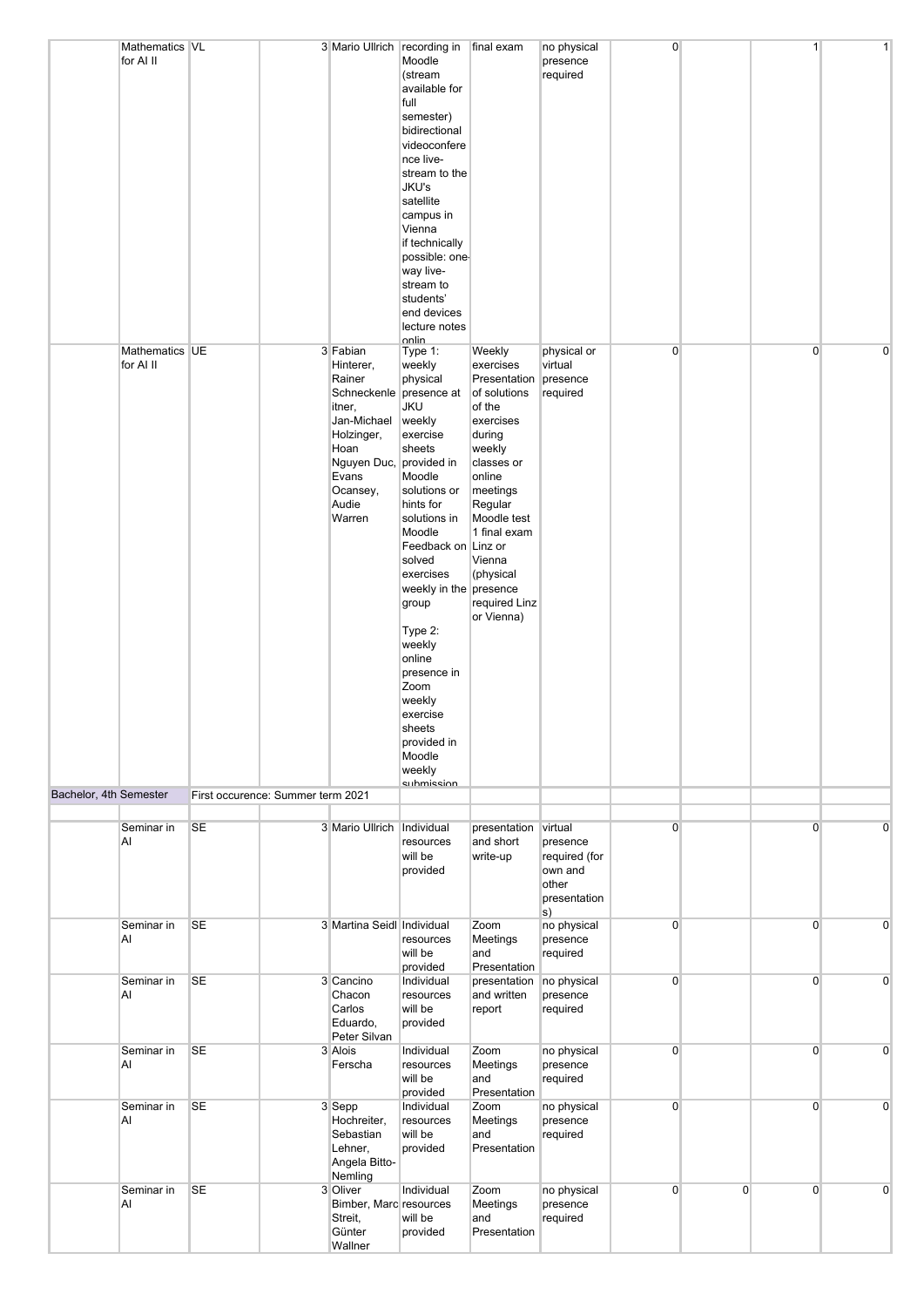| Computation KV<br>al Data<br>Analytics                 |           |     | 3 Johannes<br>Fürnkranz                                                                                                                    | Lectures and Final written<br>exercises in<br>class, pre-<br>recorded<br>lectures are<br>available.                                                                                                                                    | exam on site<br>(on-line if<br>necessary)                                                                                             | no physical<br>presence<br>required,<br>except for<br>final exam                                     | $\overline{0}$ | $\overline{0}$ | $\mathbf{1}$   | 1              |
|--------------------------------------------------------|-----------|-----|--------------------------------------------------------------------------------------------------------------------------------------------|----------------------------------------------------------------------------------------------------------------------------------------------------------------------------------------------------------------------------------------|---------------------------------------------------------------------------------------------------------------------------------------|------------------------------------------------------------------------------------------------------|----------------|----------------|----------------|----------------|
| Learning<br>from User-<br>generated<br>Data            | VL        |     | 3 Markus<br>Schedl, Oleg stream,<br>Lesota                                                                                                 | Zoom<br>video<br>recording,<br>and physical<br>presence<br>possible                                                                                                                                                                    | final written<br>exam and<br>regular short<br>exercises                                                                               | no physical<br>presence<br>required,<br>except for<br>final exam<br>(either in<br>Linz or<br>Vienna) | $\overline{0}$ | $\overline{0}$ | $\mathbf{1}$   | 1              |
| Learning<br>from User-<br>generated<br>Data            | UE        | 1,5 |                                                                                                                                            |                                                                                                                                                                                                                                        |                                                                                                                                       | Oleg Lesota Zoom stream, regular exerci no physical pr                                               | 0              | 0              | 1              | 1              |
| Formal<br>Models                                       | VL        |     | 3 Martina Seidl will either                                                                                                                | provide<br>zoom<br>lectures or<br>use<br>previously<br>recorded<br>videos,<br>videos will<br>be available<br>through the<br>whole<br>semester                                                                                          | bi-weekly<br>moodle tests presence<br>alternatively<br>moodle<br>online exam<br>at the end of<br>the semester<br>(and in<br>winter)   | no physical<br>required                                                                              | $\overline{0}$ |                | $\overline{0}$ | $\overline{0}$ |
| Formal<br>Models                                       | <b>UE</b> |     | $1,5$ Max<br>Heisinger,<br>Sibylle<br>Möhle,<br>Andreas<br>Plank,<br>Adrian<br>Reobola,<br>Florian<br>Schrögendor<br>fer, Martina<br>Seidl | one online<br>group; other<br>groups on<br>campus;                                                                                                                                                                                     | bi-weekly<br>moodle tests<br>alternatively<br>moodle<br>online exam<br>at the end of s required<br>the semester<br>(and in<br>winter) | physical<br>presence<br>only for one<br>or two<br>presentation                                       | $\overline{0}$ |                | $\Omega$       | 0              |
| Machine<br>Learning:<br>Unsupervise<br>d<br>Techniques | VL        |     | 3 Sepp<br>Hochreiter,<br>Thomas<br>Adler,<br><b>Markus</b><br>Holzleitner,                                                                 | recording in<br>Moodle<br>(stream<br>available for<br>full<br>semester)<br>Philipp Renz bidirectional February; all<br>videoconfere exams are<br>nce live-<br>stream to the<br>JKU's<br>satellite<br>campus in<br>Vienna<br>script and | two written<br>examinations presence<br>during the<br>semester or<br>one retry<br>exam in<br>online                                   | no physical<br>required                                                                              | $\overline{0}$ |                | $\mathbf{1}$   | $\mathbf{1}$   |
| Machine<br>Learning:<br>Unsupervise<br>d<br>Techniques | UE        |     | 1,5 Thomas<br>Adler, Philipp Moodle<br>Renz                                                                                                | slides<br>recording in<br>(stream<br>available for<br>full<br>semester)<br>bidirectional<br>videoconfere<br>nce live-<br>stream to the<br>JKU's<br>satellite<br>campus in<br>Vienna<br>script and<br>slides                            | biweekly<br>online<br>assignments                                                                                                     | no physical<br>presence<br>required                                                                  | $\overline{0}$ |                | $\vert$ 1      | 1              |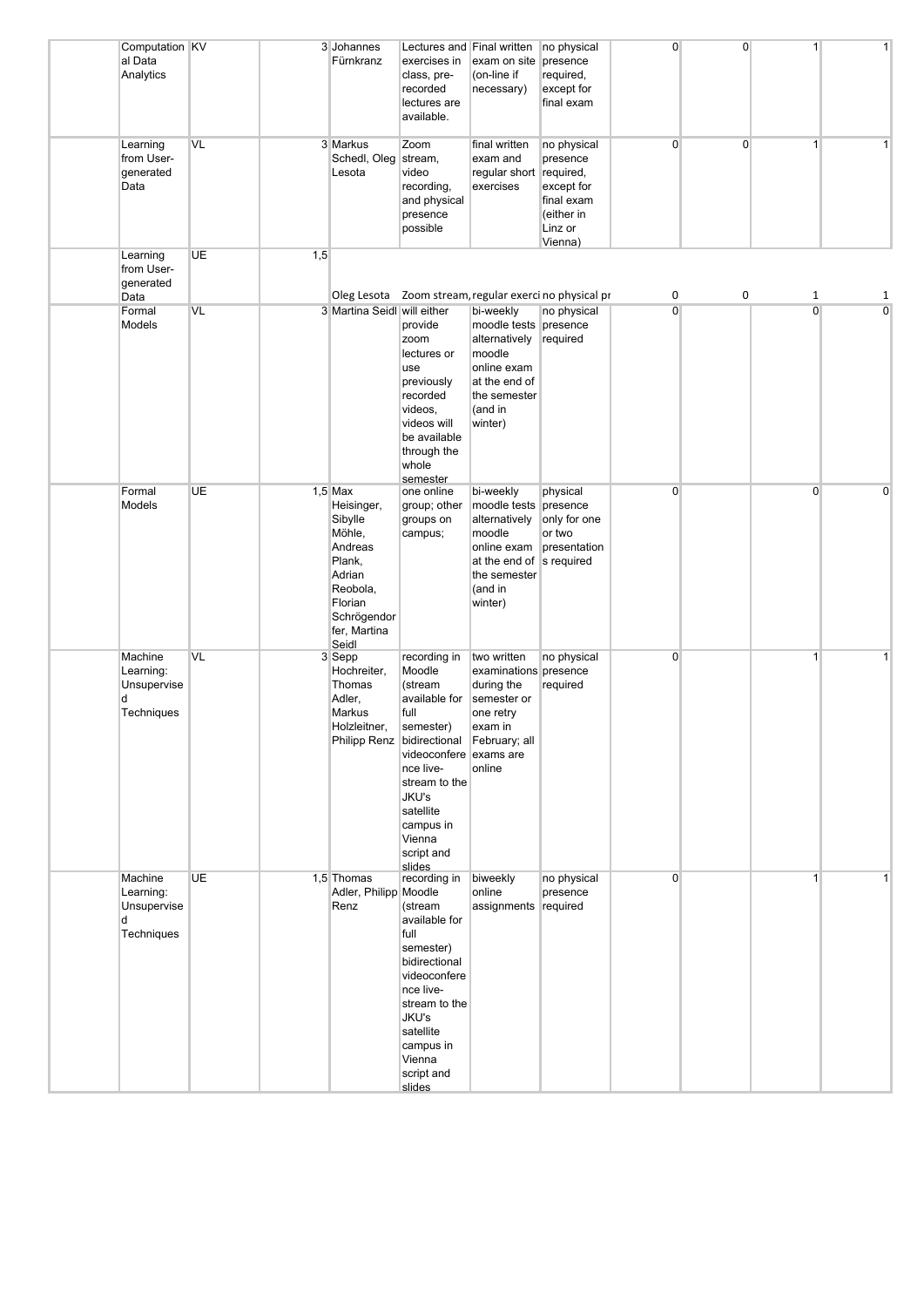|                        | Machine<br>Learning and<br>Pattern<br>Classification<br>Machine                      | VL<br><b>UE</b> |                                   | 3 Gerhard<br>Widmer<br>1,5 Jan Schlüter recording in | recording in<br>Moodle<br>(available for supervision<br>full<br>semester)<br>live-stream<br>via Zoom<br>live-stream<br>to JKU's<br>satellite<br>campus in<br>Vienna<br>slides online | Online exam no physical<br>via Moodle;<br>via Zoom<br>practical                                          | presence<br>required (but<br>I'd love to<br>see you!)<br>no physical                             | $\overline{0}$<br>$\overline{0}$ | $\overline{0}$ | 1<br>$\overline{0}$ | 1<br>0       |
|------------------------|--------------------------------------------------------------------------------------|-----------------|-----------------------------------|------------------------------------------------------|--------------------------------------------------------------------------------------------------------------------------------------------------------------------------------------|----------------------------------------------------------------------------------------------------------|--------------------------------------------------------------------------------------------------|----------------------------------|----------------|---------------------|--------------|
|                        | Learning and<br>Pattern<br>Classification                                            |                 |                                   |                                                      | Moodle<br>(available for small teams<br>full<br>semester)<br>live-stream<br>via Zoom<br>live-stream<br>to JKU's<br>satellite<br>campus in<br>Vienna<br>slides online                 | project in<br>two project<br>reports in<br>small teams<br>(mid-term<br>and end-<br>term)                 | presence<br>required                                                                             |                                  |                |                     |              |
|                        | Numerical<br>Optimization                                                            | VL              |                                   | 3 Matus Benko recording in                           | Moodle<br>(available for Vienna) +<br>full<br>semester);<br>live-stream<br>to JKU's<br>satellite<br>campus in<br>Vlenna;<br>lecture notes<br>online<br>recording in                  | final exam on no physical<br>site (Linz and presence<br>some online<br>assignments<br>during<br>semester | required                                                                                         | $\overline{0}$                   |                | $\mathbf{1}$        | $\mathbf{1}$ |
|                        | Numerical<br>Optimization                                                            | <b>UE</b>       |                                   | 1,5 Matus Benko                                      | Moodle<br>(available for<br>full<br>semester);<br>live-stream<br>to JKU's<br>satellite<br>campus in<br>Vlenna;<br>lecture notes<br>online                                            | regular<br>online<br>assignments                                                                         | no physical<br>presence<br>required                                                              | $\overline{0}$                   |                | $\mathbf{1}$        | 1            |
| Bachelor, 6th Semester |                                                                                      |                 | First occurence: Summer term 2022 |                                                      |                                                                                                                                                                                      |                                                                                                          |                                                                                                  |                                  |                |                     |              |
|                        | Subject<br>Gender<br><b>Studies</b>                                                  |                 |                                   |                                                      |                                                                                                                                                                                      |                                                                                                          |                                                                                                  |                                  |                |                     |              |
|                        | Option 1:<br>Ethik und<br>Gender<br><b>Studies</b>                                   |                 |                                   | 3 Barbara<br>Sabitzer                                |                                                                                                                                                                                      |                                                                                                          |                                                                                                  |                                  |                |                     |              |
|                        | Option 2:<br>Gender<br>Studies und<br>soziale<br>Kompetenz                           | <b>VPS</b>      |                                   | 3 Anna<br>Stiftinger                                 | in-class<br>lecture, if<br>needed,<br>additionally<br>live-stream<br>via Zoom;<br>learning<br>ressources<br>available in<br>moodle                                                   | homework<br>assignments<br>and<br>presentation<br>s                                                      | physical (for<br>students<br>situated in<br>Linz) or<br>virtual<br>presence<br>required<br>(75%) | $\overline{2}$                   |                | 1                   | $\mathbf{1}$ |
|                        | Option 3:<br>Introduction<br>into Gender<br>Studies in<br>Science and<br>Engineering |                 |                                   | 3 Waltraud<br>Ernst                                  | in-class<br>lecture, if<br>needed,<br>additionally<br>live-stream<br>via Zoom;<br>lecture slides<br>available in<br>moodle                                                           | weekly<br>assignments<br>via moodle;<br>take home<br>exam via<br>moodle                                  | physical (for<br>students<br>situated in<br>Linz) or<br>virtual<br>presence<br>required<br>(75%) | $\overline{0}$                   |                | 1                   | $\mathbf{1}$ |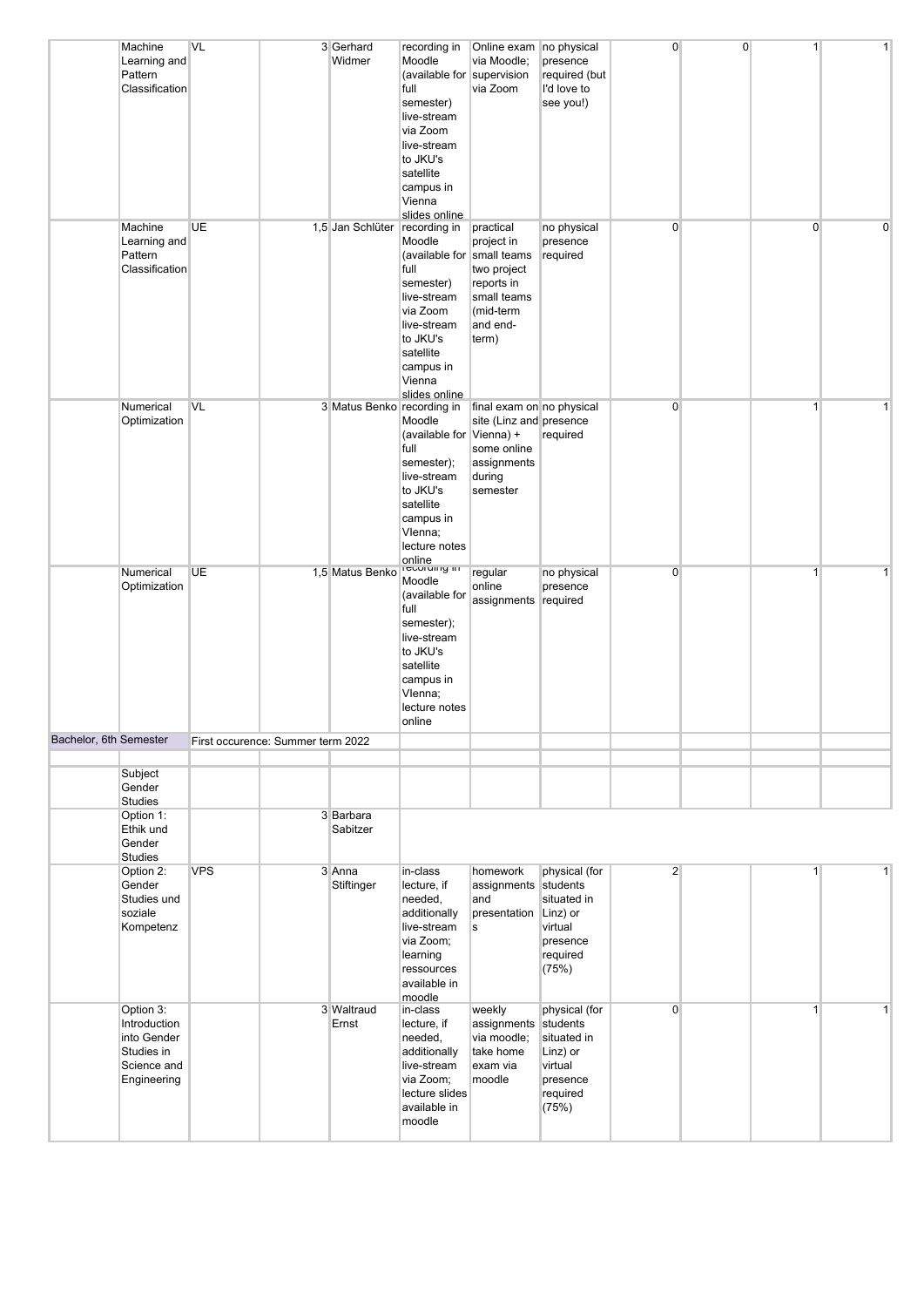|                      | Option 4:<br>Einführung in<br>IKT,<br>Gesellschaft,<br>Gender und<br>Diversity | KS        | 3 Doris<br>Allhutter                                                                                       | in-class<br>lecture, if<br>needed,<br>additionally<br>live-stream<br>via Zoom;<br>lecture slides s<br>available in<br>moodle                                                                                       | bi-weekly<br>homework<br>assignments<br>via moodle<br>and short<br>presentation                                                                                                       | physical (for<br>students<br>situated in<br>Linz) or<br>virtual<br>presence<br>required<br>(75%) |                |              |                |              |
|----------------------|--------------------------------------------------------------------------------|-----------|------------------------------------------------------------------------------------------------------------|--------------------------------------------------------------------------------------------------------------------------------------------------------------------------------------------------------------------|---------------------------------------------------------------------------------------------------------------------------------------------------------------------------------------|--------------------------------------------------------------------------------------------------|----------------|--------------|----------------|--------------|
|                      | Digital Signal VL<br>Processing                                                |           | 3 Mario<br>Huemer                                                                                          | in-class<br>lecture and<br>live-stream<br>via Zoom,<br>recording of<br>the lectue is<br>available in<br>Moodle until<br>end of<br>semester,<br>lecture slides Bregenz)<br>are available but: physical<br>in Moodle | final exam on no physical<br>site (Linz,<br>Vienna,<br>Bregenz)<br>required<br>days of<br>physical<br>presence: 1<br>(exam, Linz,<br>Vienna,<br>presence<br>highly<br>recommende<br>d | presence<br>required                                                                             | $\overline{0}$ | $\mathbf{1}$ | 1              | $\mathbf{1}$ |
|                      | Digital Signal UE<br>Processing                                                |           | 1,5 Matthias<br>Wagner,<br>Oliver Lang,<br>Eugen Pfann live-stream                                         | in-class<br>lecture and<br>bi-directional<br>to JKU's<br>satellite<br>campus in<br>Vienna                                                                                                                          | homework<br>assignments<br>during the<br>semester                                                                                                                                     | no physical<br>presence<br>required                                                              | $\overline{0}$ |              | $\mathbf{1}$   | 1            |
|                      | Bachelor's<br><b>Thesis</b><br>Seminar in<br>Al                                | <b>SE</b> | 9 Mario Ullrich   Individual                                                                               |                                                                                                                                                                                                                    | Bachelor's<br>thesis and<br>presentation required                                                                                                                                     | no physical<br>presence                                                                          | $\overline{0}$ |              | $\overline{0}$ | 0            |
|                      | Bachelor's<br>Thesis<br>Seminar in<br>AI                                       | <b>SE</b> | 9 Martina Seidl Individual                                                                                 | resources<br>will be<br>provided                                                                                                                                                                                   | Zoom<br>Meetings<br>and<br>Presentation                                                                                                                                               | no physical<br>presence<br>required                                                              | $\overline{0}$ |              | $\overline{0}$ | 0            |
|                      | Bachelor's<br>Thesis<br>Seminar in<br>Al                                       | <b>SE</b> | 9 Emilia<br>Parada-<br>Cabaleiro                                                                           | Individual<br>resources<br>will be<br>provided                                                                                                                                                                     | Personal<br>Zoom<br>Meetings<br>and<br>Presentation<br>s                                                                                                                              | no physical<br>presence<br>required                                                              | $\overline{0}$ |              | $\overline{0}$ | $\mathbf 0$  |
|                      | Bachelor's<br>Thesis<br>Seminar in<br>AI                                       | <b>SE</b> | 9 Johannes<br>Fürnkranz                                                                                    | Individual<br>resources<br>will be<br>provided                                                                                                                                                                     | Personal<br>Zoom<br>Meetings<br>and<br>Presentation<br>s                                                                                                                              | no physical<br>presence<br>required                                                              | $\overline{0}$ |              | $\overline{0}$ |              |
|                      | Bachelor's<br><b>Thesis</b><br>Seminar in<br>Al                                | SE        | 9 Sepp<br>Hochreiter,<br>Andreas<br>Schörgenhu<br>mer,<br>Sebastian<br>Lehner,<br>Angela Bitto-<br>Nemling | Individual<br>resources<br>will be<br>provided                                                                                                                                                                     | Personal<br>Zoom<br>Meetings<br>and<br>Presentation<br>s                                                                                                                              | no physical<br>presence<br>required                                                              | $\overline{0}$ |              | $\overline{0}$ | $\mathbf 0$  |
| Master, 2nd Semester |                                                                                |           |                                                                                                            |                                                                                                                                                                                                                    |                                                                                                                                                                                       |                                                                                                  |                |              |                |              |
|                      | Deep<br>Learning and<br>Neural Nets<br>Ш.                                      | VL        | 3 Günter<br>Klambauer                                                                                      | recording in<br>Moodle<br>videoconfere<br>nce or Live-<br>Stream at<br>the JKU's<br>satellite<br>campus in<br>Vienna<br>Lecture<br>Notes and<br>slides                                                             | final exam<br>online                                                                                                                                                                  | no physical<br>presence<br>required                                                              | $\overline{0}$ |              | $\mathbf{1}$   | $\mathbf{1}$ |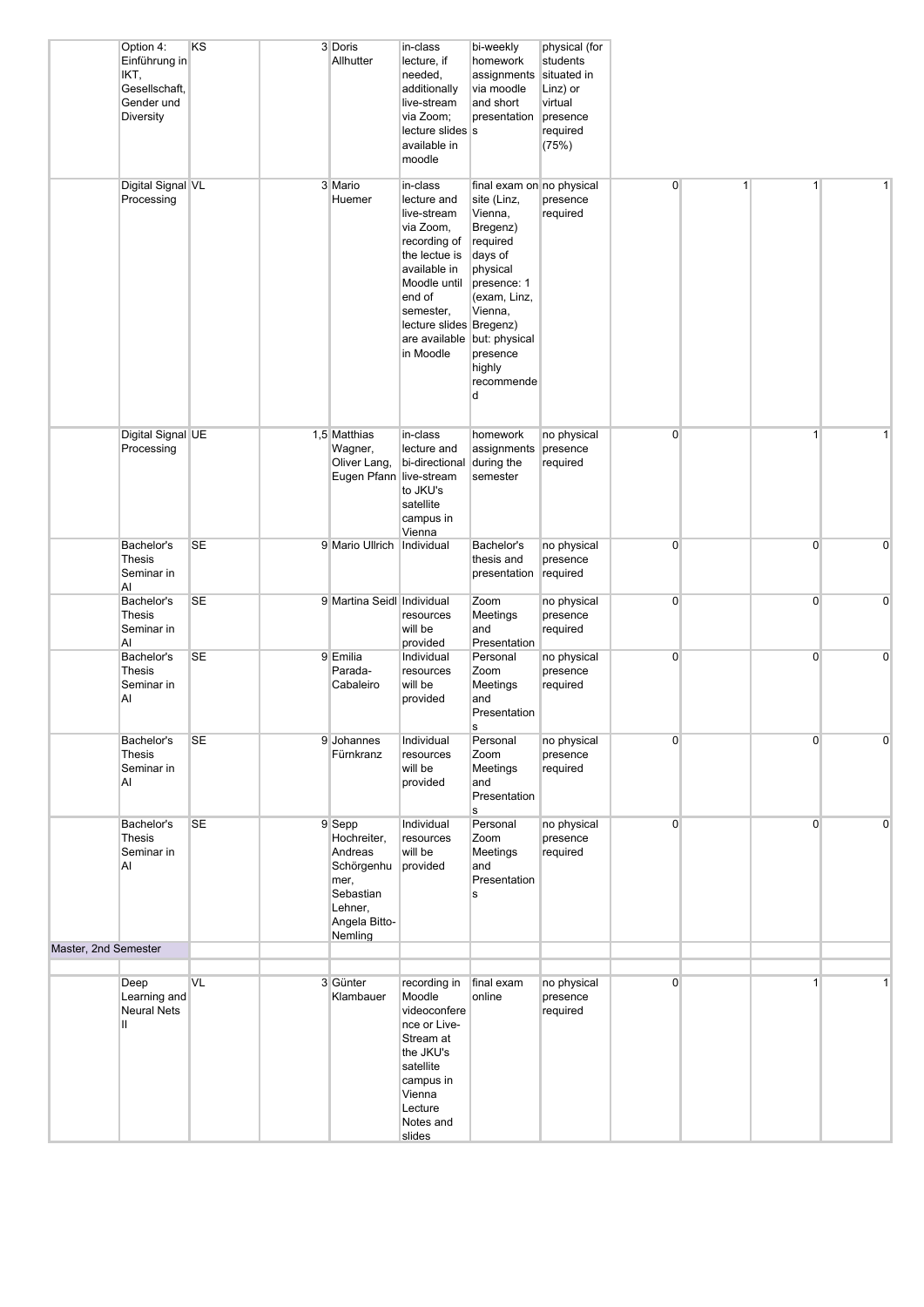| Deep<br>Learning and<br><b>Neural Nets</b><br>Ш.  | UE        | 1,5 Pieter Jan<br>Hoedt,<br>Günter                         | Moodle<br>Klambauer<br>the JKU's<br>satellite<br>Vienna<br>slides                                                     | recording in<br>videoconfere<br>nce or Live-<br>Stream at<br>campus in<br>scripts and                                         | final exam<br>online                                                     | no physical<br>presence<br>required                | $\overline{0}$ |                | $\mathbf{1}$   | 1              |
|---------------------------------------------------|-----------|------------------------------------------------------------|-----------------------------------------------------------------------------------------------------------------------|-------------------------------------------------------------------------------------------------------------------------------|--------------------------------------------------------------------------|----------------------------------------------------|----------------|----------------|----------------|----------------|
| Deep<br>Reinforceme<br>nt Learning                | VL        | 3 Jose Arjona-<br>Medina                                   | Moodle<br>the JKU's<br>satellite<br>Vienna                                                                            | recording in<br>videoconfere<br>nce or Live-<br>Stream at<br>campus in<br>and slides                                          | online partial no physical<br>exams                                      | presence<br>required                               | $\overline{0}$ |                | $\mathbf{1}$   | 1 <sup>1</sup> |
| Deep<br>Reinforceme<br>nt Learning                | <b>UE</b> | 1,5 Bernhard<br>Schäfl.<br>Markus<br>Markus<br>Holzleitner | Moodle<br>Vihang Patil,<br>Hofmacher,<br>the JKU's<br>satellite<br>Vienna                                             | recording in<br>videoconfere<br>nce or Live-<br>Stream at<br>campus in<br>and slides                                          | online<br>assignments                                                    | no physical<br>presence<br>required                | $\overline{0}$ |                | $\mathbf{1}$   | $\mathbf{1}$   |
| Theoretical<br>Concepts of<br>Machine<br>Learning | <b>VL</b> | Nemling,<br>Johannes<br>Kofler,<br>Markus                  | 3 Angela Bitto-<br>Moodle<br>the JKU's<br>Holzleitner<br>satellite<br>Vienna                                          | recording in<br>videoconfere<br>nce or Live-<br>Stream at<br>campus in<br>and slides                                          | final exam<br>online                                                     | no physical<br>presence<br>required                | $\overline{0}$ |                | $\mathbf{1}$   | 1              |
| Theoretical<br>Concepts of<br>Machine<br>Learning | <b>UE</b> | 1,5 Johannes<br>Kofler,<br>Markus<br>Holzleitner           | Zoom)                                                                                                                 | discussion of weekly to<br>assignment<br>solutions in<br>live sessions<br>(physically at<br>JKU or via                        | biweekly<br>assignments                                                  | physical or<br>virtual<br>presence<br>required     | $\overline{0}$ | $\overline{0}$ | $\overline{0}$ | $\mathbf 0$    |
| AI and Law II VL                                  |           | 1,5 Stefan<br>Karin                                        | Schumann,<br>Bruckmüller<br>streams<br>available<br>of the<br>the JKU's<br>satellite<br>Vienna<br>possible,<br>Slides | Moodle or<br>live stream<br>via Zoom,<br>until the end<br>semester,<br>Videoconfere<br>nce or Live-<br>Stream at<br>campus in | Recording in final written<br>exam (online presence<br>via Moodle)       | no physical<br>required                            | 0              |                |                |                |
| Robopsychol KV<br>ogy                             |           | 3 Martina                                                  | Mara, Laura<br>Moradbakhti live stream<br>via Zoom                                                                    | Recording in   individual<br>Moodle or                                                                                        | optional mini<br>tasks; one<br>group work;<br>one written<br>online exam | no physical<br>presence<br>required                | $\overline{0}$ |                | $\overline{0}$ | $\mathbf 0$    |
| Introduction VL<br>to<br>Autonomous<br>Systems    |           | Pavlo                                                      | 3 Luigi Del Re Lecture<br>Slides<br>Tkachenko<br>Moodle                                                               | Notes and<br>available in                                                                                                     |                                                                          | presence<br>during the<br>lectures is<br>voluntary | $\overline{0}$ |                | $\mathbf{1}$   | 1              |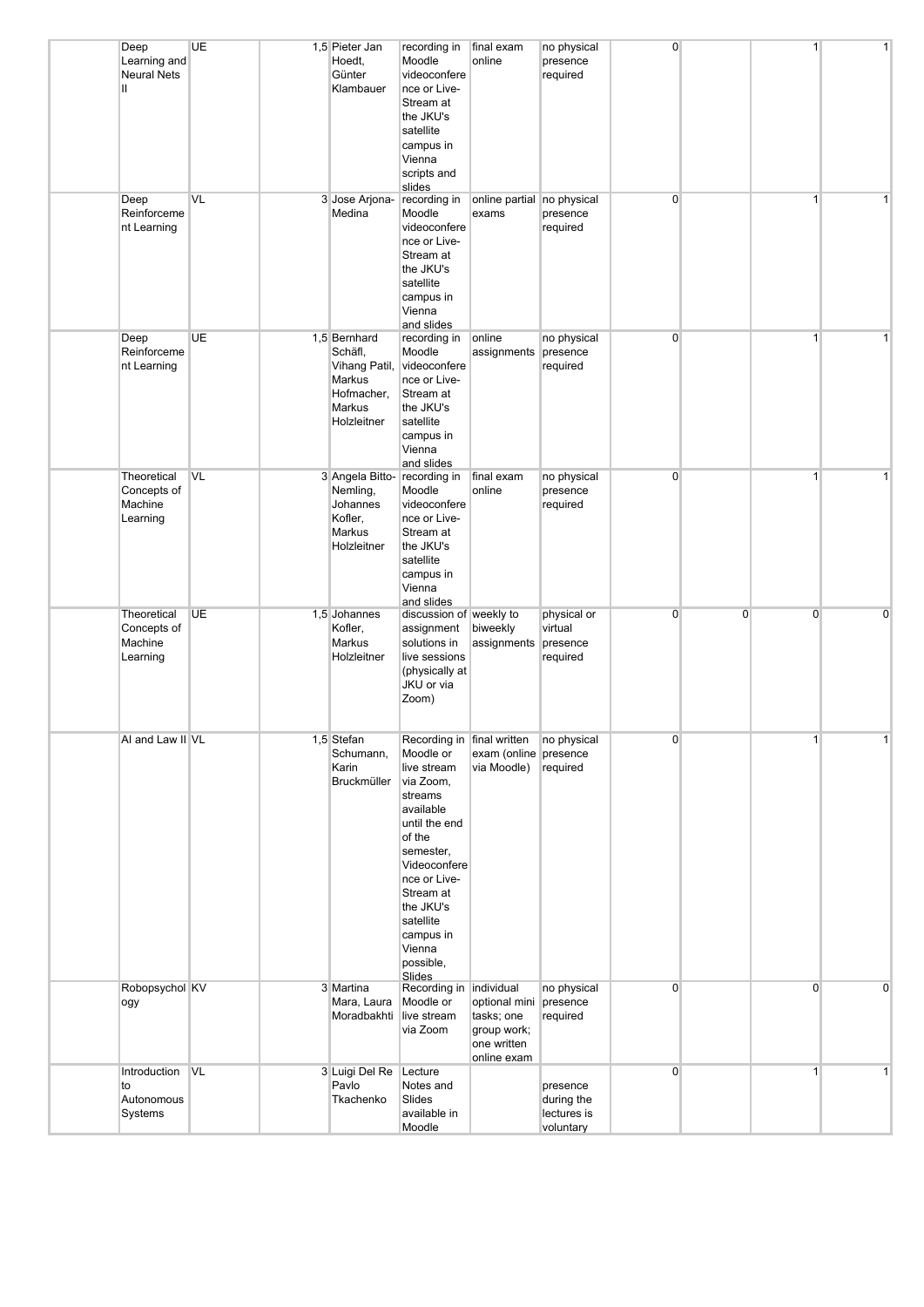|                      | Introduction<br>to<br>Autonomous<br>Systems     | <b>UE</b>                         | 1,5 Gunda<br>Singer                                                                          | Fully online<br>via Zoom;<br>Zoom Link<br>and<br>homework<br>moodle                                                                                       | 2-weekly<br>homework<br>assignments; lectures is<br>reports have voluntary but<br>to be handed recommende<br>description in in via moodle d as the | presence<br>during the<br>homework's<br>content is<br>discussed<br>during the<br>lecture           | 0              |   | $\overline{0}$ | $\mathbf 0$    |
|----------------------|-------------------------------------------------|-----------------------------------|----------------------------------------------------------------------------------------------|-----------------------------------------------------------------------------------------------------------------------------------------------------------|----------------------------------------------------------------------------------------------------------------------------------------------------|----------------------------------------------------------------------------------------------------|----------------|---|----------------|----------------|
|                      | Introduction<br>to Robotic<br>Systems           | VL                                | 3 Andreas<br>Müller                                                                          | recording in<br>Moodle<br>(stream<br>available for<br>full<br>semester)<br>lecture notes<br>and slides<br>online                                          | final exam<br>(oral if<br>number of<br>participants<br>allows,<br>written else)                                                                    | no physical<br>presence<br>required                                                                | $\overline{0}$ |   | $\overline{0}$ | $\Omega$       |
|                      | Introduction<br>to Robotic<br>Systems           | <b>UE</b>                         | 1,5 Andreas<br>Müller                                                                        | recording in<br>Moodle<br>(stream<br>available for<br>full<br>semester)<br>lecture notes<br>and slides<br>online                                          | biweekly<br>online<br>assignments required                                                                                                         | no physical<br>presence                                                                            | $\overline{0}$ |   | $\overline{0}$ | $\overline{0}$ |
|                      | Knowledge<br>Representati<br>on and<br>Learning | VL                                | 3 Johannes<br>Fürnkranz.<br>Josef Küng                                                       | Recording in final exam<br>Moodle,<br>Videoconcer<br>ence or Live-<br>Stream at<br>the JKU's<br>satellite<br>campus in<br>Vienna<br>Scripts and<br>Slides | (oral if<br>number of<br>participants<br>allows,<br>written else)                                                                                  | no physical<br>presence<br>required                                                                | 0              |   | 1              | 1              |
|                      | Knowledge<br>Representati<br>on and<br>Learning | <b>UE</b>                         | 1,5 Johannes<br>Fürnkranz,<br>Josef Küng                                                     | Written<br>assignments assignments<br>in Moodle,<br>Meetings can<br>be held on-<br>line                                                                   | written                                                                                                                                            | no physical<br>presence<br>required                                                                | $\overline{0}$ |   | $\overline{0}$ | $\mathbf 0$    |
|                      | Al in Life<br>Sciences                          | VL                                | 1,5 Günter<br>Klambauer,<br>Philipp Renz, videoconfere<br>Elisabeth<br>Rumetshofer Stream at | recording in<br>Moodle<br>nce or Live-<br>the JKU's<br>satellite<br>campus in<br>Vienna<br>lecture notes<br>and slides                                    | same grade<br>as UE                                                                                                                                | no physical<br>presence<br>required but<br>virtual<br>presence<br>during the<br>final oral<br>exam | $\overline{0}$ |   | $\mathbf{1}$   | $\mathbf{1}$   |
|                      | Al in Life<br>Sciences                          | UE                                | 1,5 Elisabeth<br>Rumetshofer Moodle<br>, Philipp<br>Renz,<br>Günter<br>Klambauer             | recording in<br>videoconfere final oral<br>nce or Live-<br>Stream at<br>the JKU's<br>satellite<br>campus in<br>Vienna<br>lecture notes<br>and slides      | online<br>assignments<br>exam                                                                                                                      | no physical<br>presence<br>required but<br>virtual<br>presence<br>during the<br>final oral<br>exam | $\overline{0}$ |   | $\mathbf{1}$   | 1              |
|                      | Genome<br>Analysis &<br>Transcriptom<br>ics     | KV                                | 3 Alois Regl                                                                                 | Recording in One<br>Moodle<br>Live-Stream<br>to Vienna<br>and Bregenz ("in-class")<br>Slides in<br>moodle                                                 | assignment,<br>plus a final<br>written exam                                                                                                        | No physical<br>presence<br>required<br>(except<br>exam)                                            | $\mathbf{1}$   | 1 | $\mathbf{1}$   | 1              |
|                      | Structural<br>Bioinformatic<br>s                | <b>KV</b>                         | 3 Alois Regl                                                                                 | Recording in One<br>Moodle<br>Live-Stream<br>to Vienna<br>and Bregenz ("in-class")<br>Slides in<br>moodleExam<br>s in-class,<br>closed book               | assignment,<br>plus a final<br>written exam                                                                                                        | No physical<br>presence<br>required<br>(except<br>exam)                                            | $\mathbf{1}$   | 1 | $\mathbf{1}$   | $\mathbf{1}$   |
| Master, 4th Semester |                                                 | First occurence: Summer term 2021 |                                                                                              |                                                                                                                                                           |                                                                                                                                                    |                                                                                                    |                |   |                |                |
|                      |                                                 |                                   |                                                                                              |                                                                                                                                                           |                                                                                                                                                    |                                                                                                    |                |   |                |                |